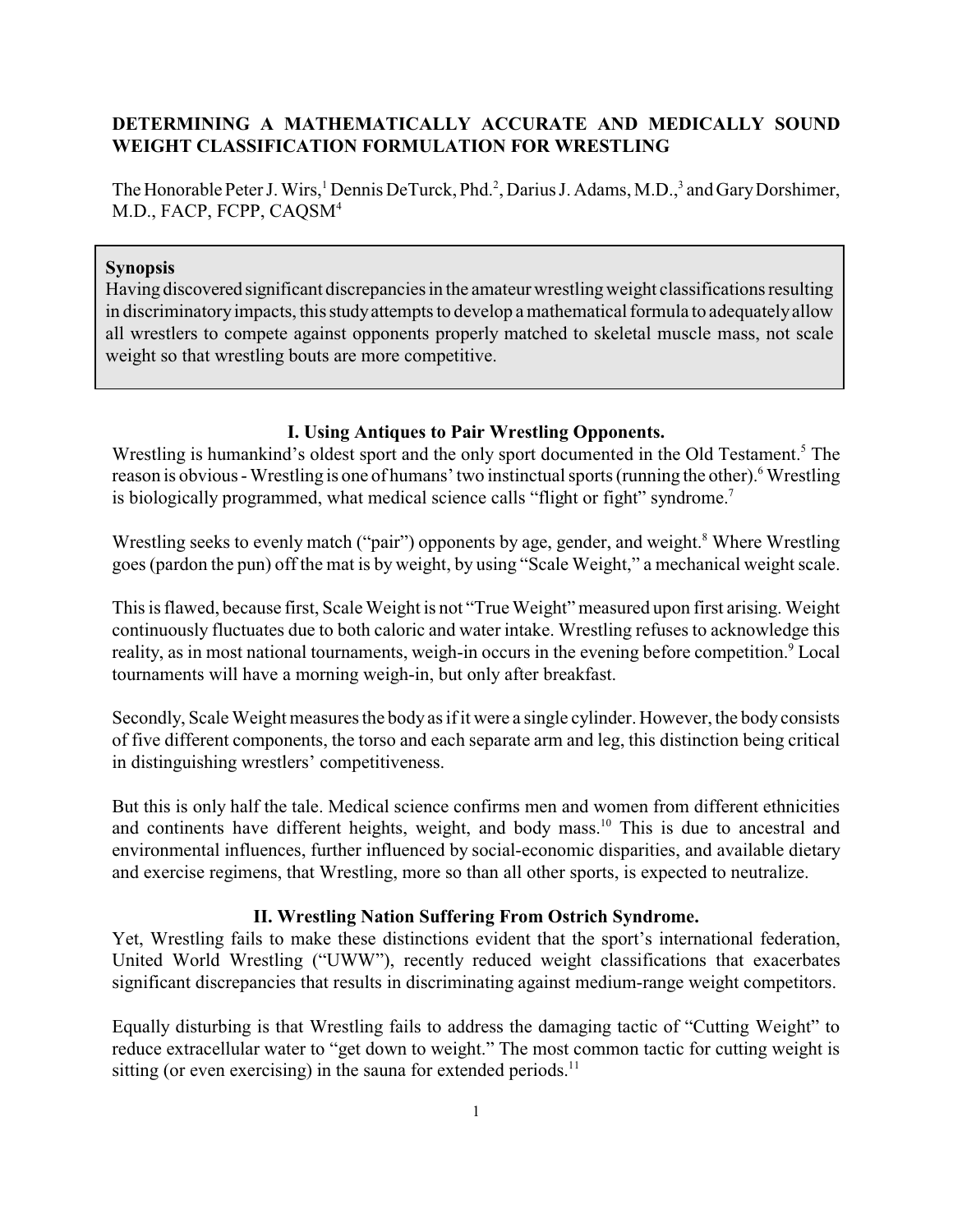A 2015 study confirms the health risks of cutting weight.<sup>12</sup> The results were not surprising. Lesshydrated wrestlers of both sexes had a greater contraction time for all muscles and lower maximal radial displacement of muscle belly than those who were more-hydrated. Medicine confirms that years of cutting weight risks in long-term adverse health consequences.

# **III. Cutting Through the Fat to Get to Muscle Strength.**

Even if Person A and Person B weighs the same, it means nothing if Person A is muscular built (that is, he as a higher Skeletal Muscle Mass ("SMM") than Person B. Scale weight does not distinguish between Person A and Person B's SMM and Body Fat Mass (BFM"). SMM is the component that determines Muscle Strength, the ability of muscle to overcome gravity. While there is considerable advances in physiology, measuring Muscle Strength is still an educated guess by the medical technician,<sup>13</sup> and testing is not practical at tournaments. Muscle Strength is more successfully determined by SMM readings, which scale weight simply cannot provide.

Although Body Mass Index ("BMI") is the National Institute of Health's ("NIH") preferred weight analysis over scale weight,<sup>14</sup> both the NIH and the Center for Diseases Control acknowledge BMI does not distinguish between fat or muscle. As a result, BMI readings can be misleading for the athletic Person A due to increased SMM notwithstanding Person A is in good physical health according to medical standards. Thus BMI is generally not applicable to athletes.

Hence, the authorities look to Multifrequency Bioelectrical Impedance Analysis that measures body water and calculates lean mass, skeletal muscle mass and body fat. Body Composition Analysis ("BCA") scales using alternating low and high-frequency electrical currents which are sent through the water in the body via contact with electrodes to measure impedance.

Presuming that most schools, sports clubs and tournaments would not be able to afford purchasing high-end BCA scales that start at US\$ 6,000, there are now multiple consumer versions, such as the InBody® H20N, currently selling at US \$329. These units report the Weight, SMM, BFM, BMI, Percent Body Fat (PBF), and Basal (or Resting) Metabolic Rate ("BMR"), which are sufficient to determine wrestlers' competitive weight.

SMM measures only muscle that can developed through exercise, expressly the weight of the muscles attached to skeleton responsible for posture and voluntarymovement. For females, a healthy SMM range should be 40% of total body weight, for men, 45% to 50% of total body weight.

BFM is the total body weight less Lean Body Mass (bone weight). BFM is both surface level (subcutaneous or white fat cells) and internal (visceral or brown fat cells) making up one's weight.

PBF puts weight into context by showing how much of the weight is fat mass. Tracking changes in PBF enables the patient to focus on actual fat loss, not just weight loss, which can also come from SMM. BRM requires no explanation.<sup>15</sup> Leading BCA providers adapt ACSM's *Guidelines for Exercise Testing and Prescription,* 10th edition which proposes various SMM and BFM ranges. The accepted ASCM SMM and BFM ranges obviously vary as age increases and are readily available to readers online at the ACSM website.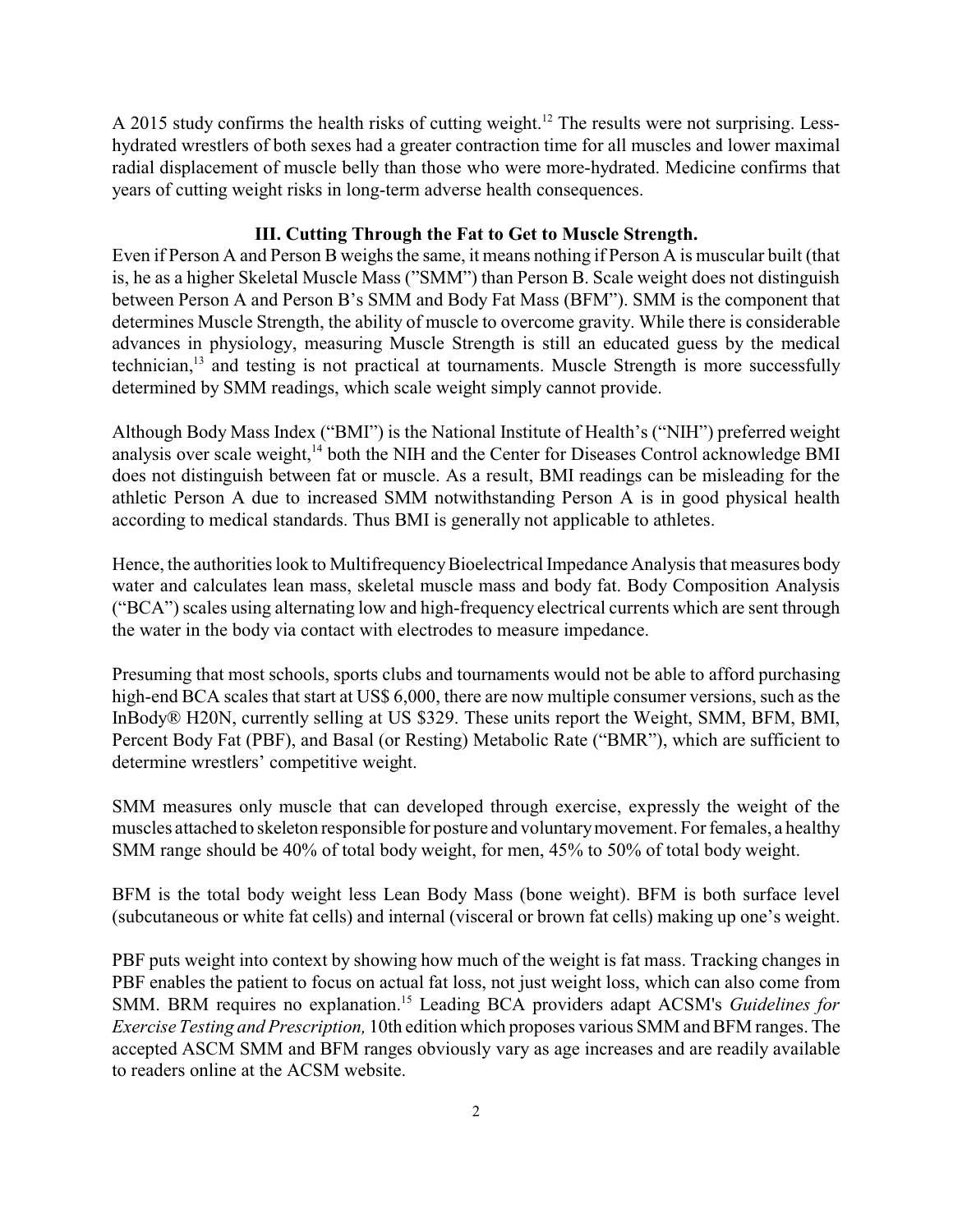#### **VI. Age and the Open Division.**

Unfortunately, any weight evaluation for successful pairing requires acknowledging that Wrestling does not always segregate competitors by age. Instead, the UWW, USA Wrestling and other martial arts entities simply throw adult-age competitors into an non-age limit "Open" Division. The Lead Author despite being of age 67 (at time of publication), competes against opponents in their 20s.

This age discrepancy is vividly demonstrated by Japan's female wrestling legend, 35-year old Kaori Icho whose bid for an unprecedented fifth consecutive Olympic gold medal was foiled by a 24-year old, fellow Japanese Risako Kawai. Icho lost their first match, got revenge in their second, but succumbed to her opponent, 11 years her junior, in their Olympic qualifiers. (Kawai went on to win the Olympic Gold upsetting USA's 2016 Olympic gold medalist Helen Maroulis).

The Icho-Kawai result is predictable according to age-difference studies among wrestlers.<sup>16</sup> An Ukraine study of 19 elite wrestlers divided into two age groups of 19-24 and 26-31, concludes a demonstrable connection between elite athletes' age and stress resistance to psycho-emotional tension, primarily due to heart rate regulation in the older age group, as compared to optimal heartrate reaction among the younger group. Both the Icho-Kawai rivalry and the Ukraine study simply affirms aging is inevitably accompanied by structural and functional changes in vital organs. It should come as no surprise that SMM declines in age, most notably by the 7th decade and greater in older adults.<sup>17</sup>

## **VI. Proposing a Standardized "Competitive Wrestling Weight" Formula.**

The bottom line is that Wrestling requires what is referred to as the 5 S's – Strength, Speed, Stamina, Skill and Psychology. What is relevant is SMM, confirmed by physiological studies profiling a successful wrestler.<sup>18</sup> While successful wrestlers have higher dynamic and isokinetic strength than unsuccessful opponents,<sup>19</sup> there is no significant difference between wrestlers regardless of their training levels for age, SMM and BFM (excepting heavy-weight wrestlers).<sup>20</sup>

Accordingly, SMM is the only accurate measurement of anaerobic power and capacity. Because all athletes should be within the ACSM range, BFM is relevant only if the wrestler's BFM's weight is greater than the range, constituting extra amount of counter-weight the opponent has to resist.

Therefore, if we set  $X = SMM + BFM$  then X is the wrestler's competitive weight ("WCW"), provided BFM is within the ACSM acceptable range ("AR") for the wrestlers's age. But if BFM is greater than the ACSM acceptable range for the wrestler's age, then the Excess BFM ("EBFM") is added as a penalty. This formula is expressed in the following equation:

# $X = SMM + BFM + \{ (EFMB if BFM > AR \}$  **{ 0 if otherwise)**

where AR is the upper limit of the acceptable range of BFM for the wrestler's age, and  $EFBM =$ BFM - AR. WCW is a reasonable and safer approach to successfully pairing compatible wrestlers, regardless of age, particularly when adult wrestlers are thrown into no-age limit Open Division, mitigating risk of injury when against younger age competitors.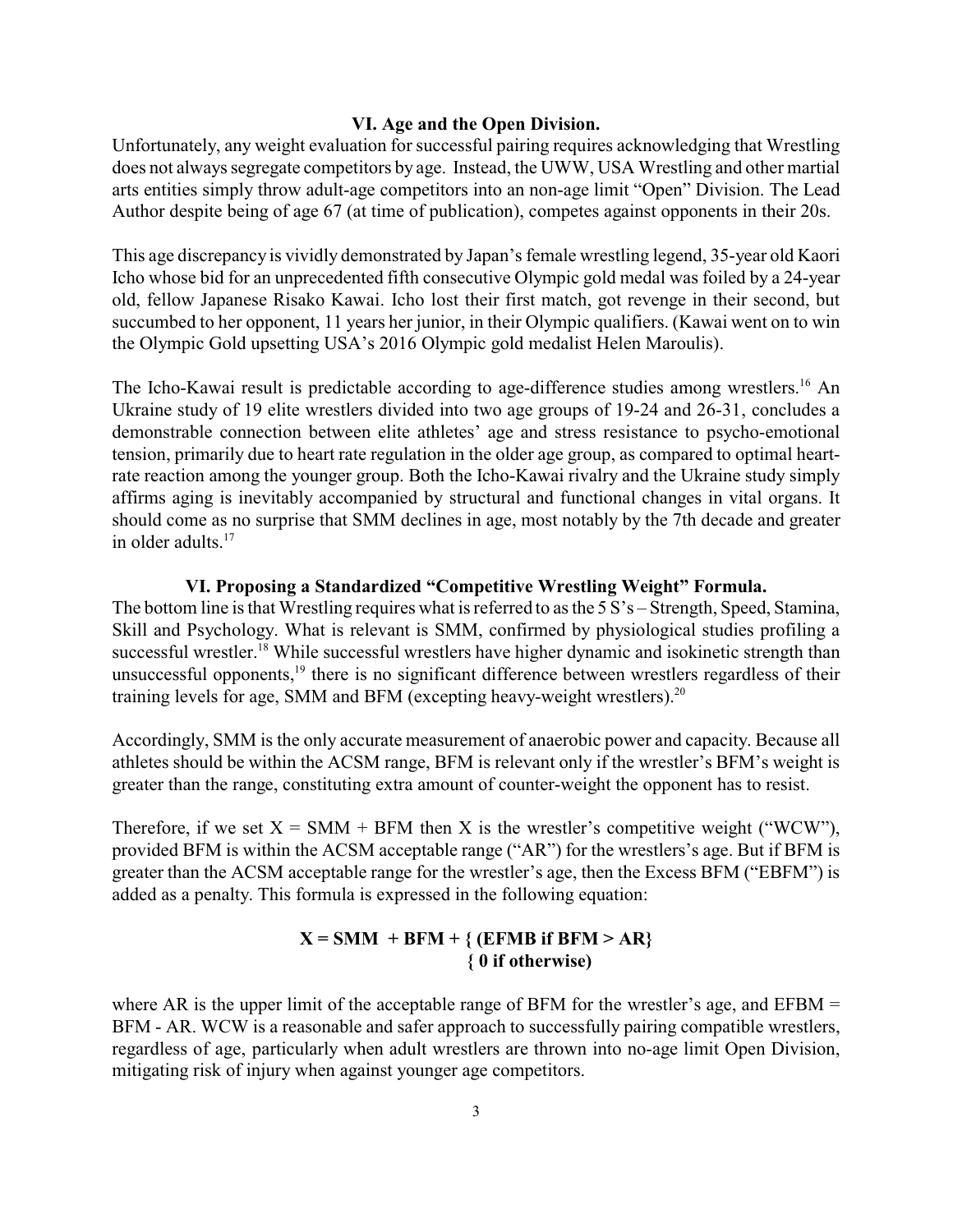### **VII. Why Weight Classification is Critical to Wrestling.**

Why is this important?

To the uniformed spectator, Wrestling may appear as a contest of brute force. But in reality, Wrestling is the employment of various "holds" and "moves" to leverage the opponent's total body weight to force him or her off-balance,<sup>21</sup> to drive him or her onto the mat ("take down") for the eventual fall ("pin").<sup>22</sup> There are hundreds of moves, classified as breakdowns, takedowns, escapes, reversals and countermoves; each scoring various points for the winner to win by "technical fall" if no fall is accomplished. The winner must "control" his or her opponent to earn these points. Multiple UWW Performance Analysis extracted from scoring cards at various international tournaments show that female wrestlers actually mix more moves to score more points than their male counterparts.<sup>23</sup>

In conclusion, Wrestling requires the means to determine SMM less BFM if such is greater than the age accepted range, which can only be determined by BCA scales using BIA technology, instead of indiscriminatelylumping everything into a single "weight." This results in reducing injuryrisk while assuring wrestlers are truly paired due to their muscle strength, age and gender.

© Copyright 2021-2022 The Trustees of the University of Pennsylvania.

1. Trustee, Lincoln Charitable Trust; Judge Pro Tempore, U.S. District Court for the Eastern District of Pennsylvania; President, Pennsylvania Wrestling Club; Athletic Member USA Wrestling, Masters Division, listed in Marquis' *Who's Who in America*. Judge Wirs is terminally ill with Mitochondrial Disease, a catastrophic metabolic disorder resulting in inadequate mitochondria energy generation. He both competitively wrestles and run marathons and similar races to mitigate the disease's progression. This article was a term paper written for the "Mathematical Foundations For Data Analytics" class for the School of Liberal Professional Studies ("LPS"), University of Pennsylvania.

2. Robert A. Fox Leadership Professor of Mathematics and former Dean, College of Arts and Sciences, University of Pennsylvania. Author of multiple articles in field of Partial Differential Equations and Differential Geometry, among other mathematical subjects. DeTurck received a B.S. (1976) from Drexel University, M.A. (1978) and Ph.D. (1980) inmathematics fromthe University of Pennsylvania. DeTurck won the Haimo Award fromthe Mathematical Association of America for his teaching in 2002 and in January 2012, he shared the Chauvenet Prize with three mathematical collaborators. In 2012, he was elected a fellow of the American Mathematical Society.

3. Director, Jacobs Levy Genomic Medicine and Research Program, and a practicing Medical and Biochemical Geneticist at Goryeb Children's Hospital, Morristown Memorial Hospital, Morristown, NJ. Dr. Adams is a Board Certificated Clinical Biochemical Genetics, American Board of Medical Genetics and Genomics. Was a Assistant Professor, Pediatrics, Albany Medical College and served his residency and fellowship at Mt. Sinai Hospital, New York, NY. Rated "Top Doctor" in both New York City and New Jersey media rankings 2014, 2015, 2016, 2017, 2018, 2019, 2020, and 2021. As a specialist in Mitochondrial Disease, Dr. Adams is Judge Wirs' primary care physican.

4. Section Chief, General Internal Medicine, Pennsylvania Hospital; Assistant Program Director, Primary Care Sports Medicine Fellowship Program, Children's Hospital of Philadelphia; Assistant Program Director, Primary Care Sports Medicine Fellowship Program, UniversityofPennsylvania Health SystemSecretary/Treasurer, National HockeyLeague Team Physicians Society. Medical Director, Philadelphia Flyers, Clinical Associate Professor of Medicine, Pennsylvania and University of Pennsylvania Hospitals. Dr. Dorshimer oversees Judge Wirs' sports medicine requirements, particularly for certification to compete in wrestling tournaments.

5. *Genesis* (32:22–32).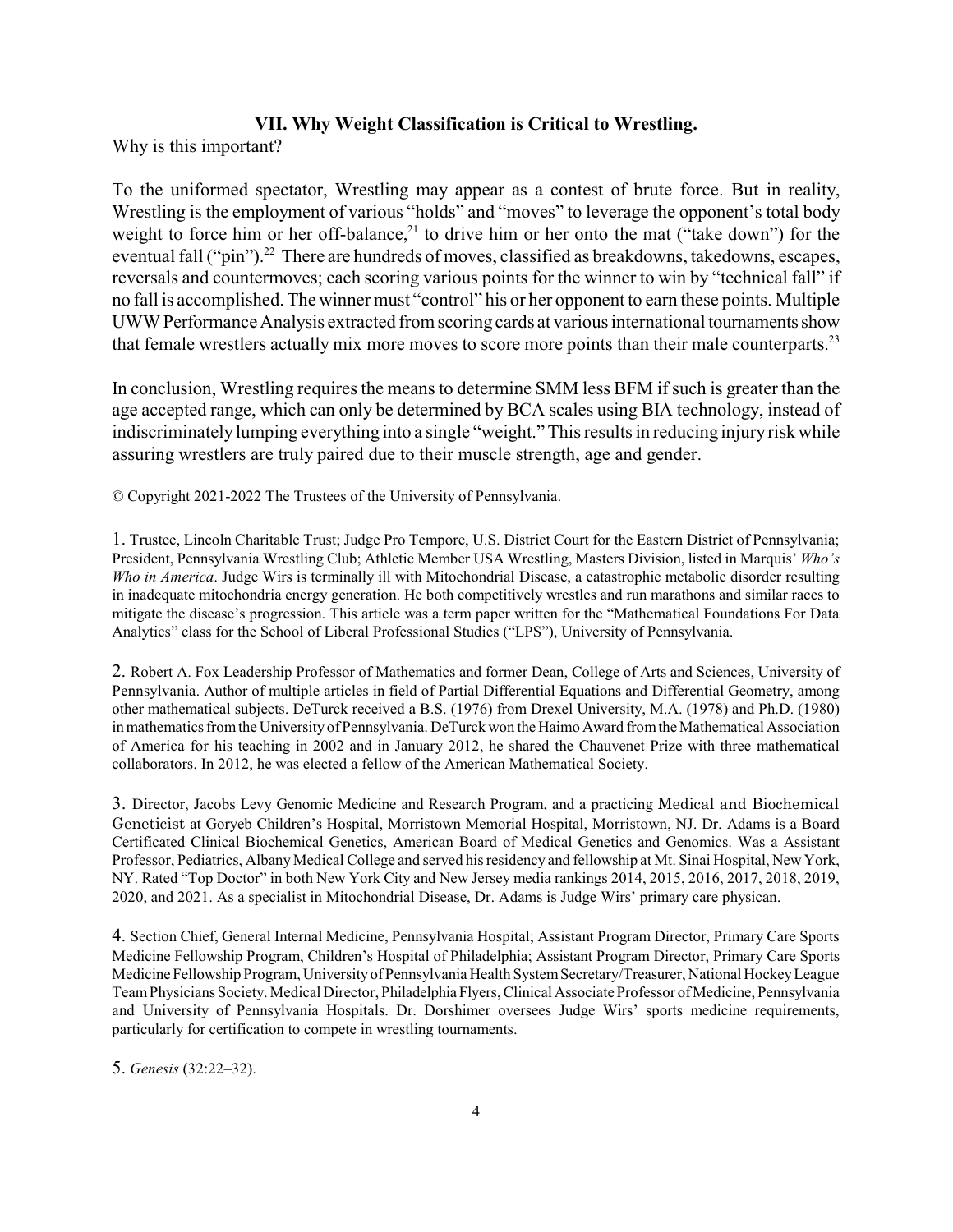6. Donald G. Kyle, *Sport and Spectacle in the Ancient World* (2d ed.) John & Wiley & Sons (2015).

7. I. Manoli & G.P. Chrousos, *Encyclopedia of Stress* (Second Edition), 2007.

8. Vahur Ööpik, *Optimal Recovery from the Making Weight Process for Wrestlers*, INTERNATIONAL JOURNAL OF WRESTLING SCIENCE 13:2 (September 2013) ("Ööpik") ("The popularity of wrestling largely results from the weight category system, which is designed to reduce the risk ofinjury between opponents and provides opportunities for athletes of all body sizes to compete on an equal level").

9. Tibor Barna, *Training Adjustments for the New Match Structure*, INTERNATIONAL JOURNAL OFWRESTLING SCIENCE 13:2 (September 2013) ("Barna").

10. Harold Tünnemann, *Scoring Analysis of the 2015 World Wrestling Championships*, INTERNATIONAL JOURNAL OF WRESTLING SCIENCE, 6:1, 39-52 (2016). Tünnemann collects data fromthe 2016 championships held in Las Vegas, NV, which empirically demonstrates among eventual medal winners, concentration of ethnicities by weight. The United States had no Freestyle medal placements in 57 kg or 65 kg, which were dominated by dominated by Asian nationalities. Only Russia had Freestyle medal placements in all six weight classes. The same results were demonstrated in Women's medal placements. Germany, USA and the Ukraine had medal placements in the top two weight classes, Germany in the middle weight category. Japan dominated the lower weight classes 48 kg, 53 kg, 58 kg, 63 kg and 69 kg. And see also Harold Tünnemann & David G. Curby, *Scoring Analysis of the Wrestling from the 2016 Rio Olympic Games*, INTERNATIONAL JOURNAL OF WRESTLING SCIENCE, 6:2, 90-116 (2016).

11. Ööpik, *supra*, ("Limiting food and fluid intake and stimulating dehydration by using sauna procedures and/or exercising in a sweat or rubber suit are common techniques employed by wrestlers for achieving bodyweight loss prior to competition. In case of rapid or moderate rate of bodyweight reduction, dehydration and a decrease in skeletal muscle and liver glycogen stores as well as in the capacity of body buffer systems are among the most noteworthy physiological changes that can potentially impair physical performance of athletes").

12. José Manuel García, Bibiana Calvo, Luís Monteiro, Luís Massuça, Javier Portillo, Javier Abian-Vicen, *Impact of hydration on muscle contraction properties of elite competitive wrestlers*, ARCHIVES of Budo, Science of Martial Arts 12(1):25-34 January 2016

13. *Id.*

14. NIH is the U.S.'s national medical research agency within the U.S. Dept. of Health and Human Services ("HHS").

15. BMR is the rate at which the body uses energy while at rest to maintain vital functions, specifically, the amount of energy expended at rest in a neutral environment after the digestive system has been inactive for about 12 hours. Jacqueline B. Marcus MS, RD, LD, CNS, FADA, *Weight Management: Finding the Healthy Balance*, Culinary Nutrition, 431-473 (2013).

16. G Korobeynikov, L Korobeinikova and Vladimir Shatskih, *Age, Psycho-Emotional States and Stress Resistance in Elite Wrestlers*, International Journal of Wrestling Science, 3:1, 58-69 (2013).

17. M.J. Berger, T.J. DohertyT.J. *Sarcopenia: Prevalence, Mechanisms, and Functional Consequences*, in Mobbs CV, Hof PR (eds) BODY COMPOSITION AND AGING, Interdiscipl Top Gerontol. Basel, Karger, 2010, vol 37, pp 94–114

18. C.A. Horswill. *Applied physiology of Amateur Wrestling*. SPORTS MED. 1992 Aug;14(2):114-43. doi: 10.2165/00007256-199214020-00004. PMID: 1509226; and see also R. Nikooie , M. Cheraghi, F. Mohamadipour, *Physiological determinants of wrestling success in elite Iranian senior and junior Greco-Roman wrestlers*. JOURNAL